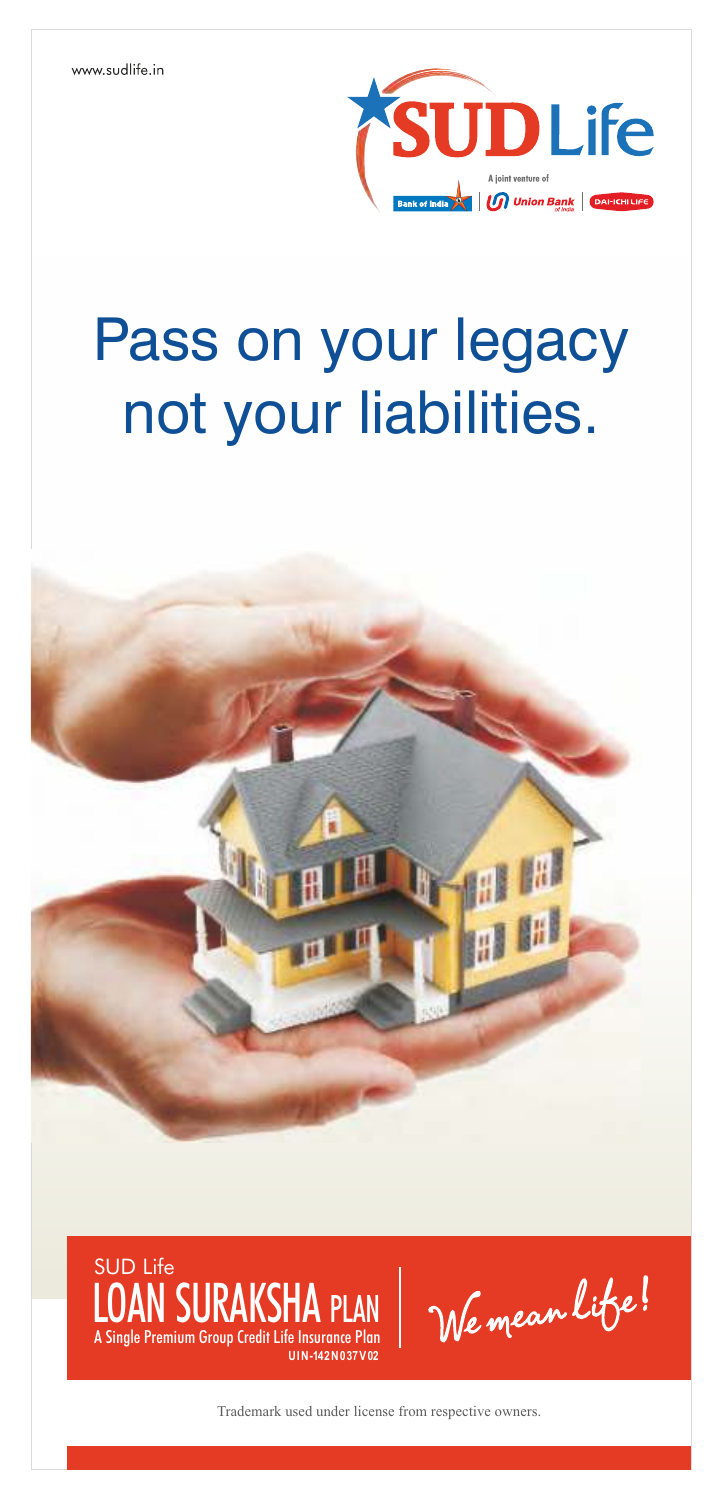# **SUD LIFE LOAN SURAKSHA PLAN**

#### **A SINGLE PREMIUM GROUP CREDIT LIFE INSURANCE PLAN**

SUD Life Loan Suraksha Plan makes it easier for you and your family to enjoy the pleasure of acquiring a vehicle, a house or any other object of desire

(which requires a substantial investment) through a loan, without having to worry about the liability. SUD Life Loan Suraksha is a non-linked, non-participating, Group Credit Life Insurance Plan (with decreasing cover) which is specially designed to cater to the needs of borrowers under home loan, vehicle loan, consumer loans, etc. (eligibility provided below) by providing them life insurance cover at affordable rates. Under



this scheme, Star Union Dai-ichi Life undertakes to pay the outstanding amount of the loan of the insured member in the unfortunate event of his/her death during the term of the loan.

## **KEY FEATURES:**

- 1. Insurance protection at attractive rates for your new and existing loan liabilities.
- 2. The plan is available to new and existing borrowers of home loan, vehicle loan, personal loan, consumer loan, loan against property and other retail loans. Coverage may be provided on both Voluntary and Compulsory basis.
- 3. Borrowers from a bank in the age group of 18 yrs 65 years are covered under a group Insurance arrangement with the Bank as the Master Policy Holder.
- 4. The cover ceases on the expiry of the term of the loan or on the date of the borrower attaining 71st birthday, whichever falls earlier.
- 5. The cover can be availed for the tenure of the loan subject to a minimum and maximum policy term mentioned below.

| Minimum Policy Term $-5$ years for Home loan and     |
|------------------------------------------------------|
| 2 years for all other loans                          |
| Maximum Policy Term $-15$ years for vehicle loan and |
| 30 years for all other loans.                        |

The policy term is subject to the restriction on maximum maturity age i.e the date of the borrower attaining 71st birthday.

6. Sum Assured is the loan amount outstanding at the beginning of the policy month of the policy year during which the event occurs (as specified in the Certificate of Insurance).

#### **Minimum Sum Assured** (in multiples of 1000):

![](_page_1_Picture_16.jpeg)

**Maximum Sum Assured**  $-\bar{\tau}$  1,00,00,00,000 per member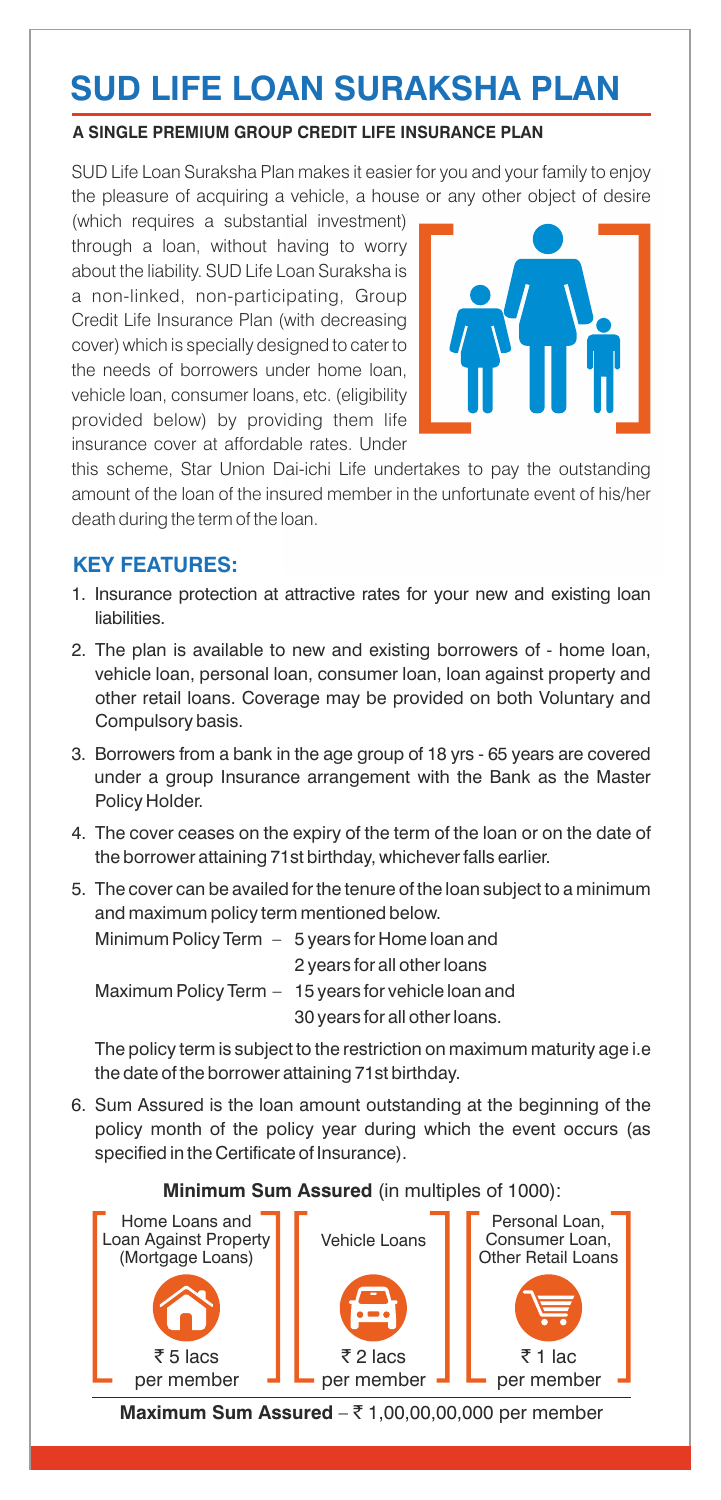- 7. Mode of premium Payment: Single Premium
- 8. Insured members will be provided Certificates of Insurance containing cover details for their information and convenience.
- 9. Joint borrower: Two joint borrowers (including the primary borrower) are allowed.

There are two options available to the members:

- i) Each borrower can be insured for entire loan amount: Death benefit i.e. total outstanding loan amount as on the date of death, is payable in case of first death only, and the cover on the life of the second borrower will cease immediately. No other benefit is payable to the Surviving member as the loan amount is extinguished.
- ii) Each of the joint borrowers is insured up to his/her share of loan as certified by the Bank/Financial Institution: In case of death of one of the joint borrowers, the outstanding loan amount corresponding to the deceased borrower will be paid and the cover on the life of the remaining borrower will continue for the respective outstanding loan amount and for the balance repayment term.
- 10.**Moratorium period:** 6 months 60 months (for home loan borrowers only, and in multiples of 6 months):

The plan provides life cover for the total outstanding loan amount during the moratorium period to home loan borrowers, as per the option chosen by insured members at the time of joining the scheme:

- i) Option 1 Interest is paid during moratorium period
- ii) Option 2 Interest is not paid during moratorium period

| Time of death                  | Interest is paid by<br>the borrower during<br>the moratorium<br>period                                                               | Interest not paid<br>by the borrower during<br>the moratorium period             |
|--------------------------------|--------------------------------------------------------------------------------------------------------------------------------------|----------------------------------------------------------------------------------|
| During<br>moratorium<br>period | Initial loan amount                                                                                                                  | initial loan amount plus the<br>accrued interest during the<br>moratorium period |
| After<br>moratorium<br>period  | Amount of loan outstanding as per original loan<br>schedule (specified in Certificate on Insurance) at<br>the beginning of the month |                                                                                  |

### **DEATH BENEFIT:**

# **HIGH SUM ASSURED REBATE:**

Rebate as percentage of tabular premium

![](_page_2_Figure_14.jpeg)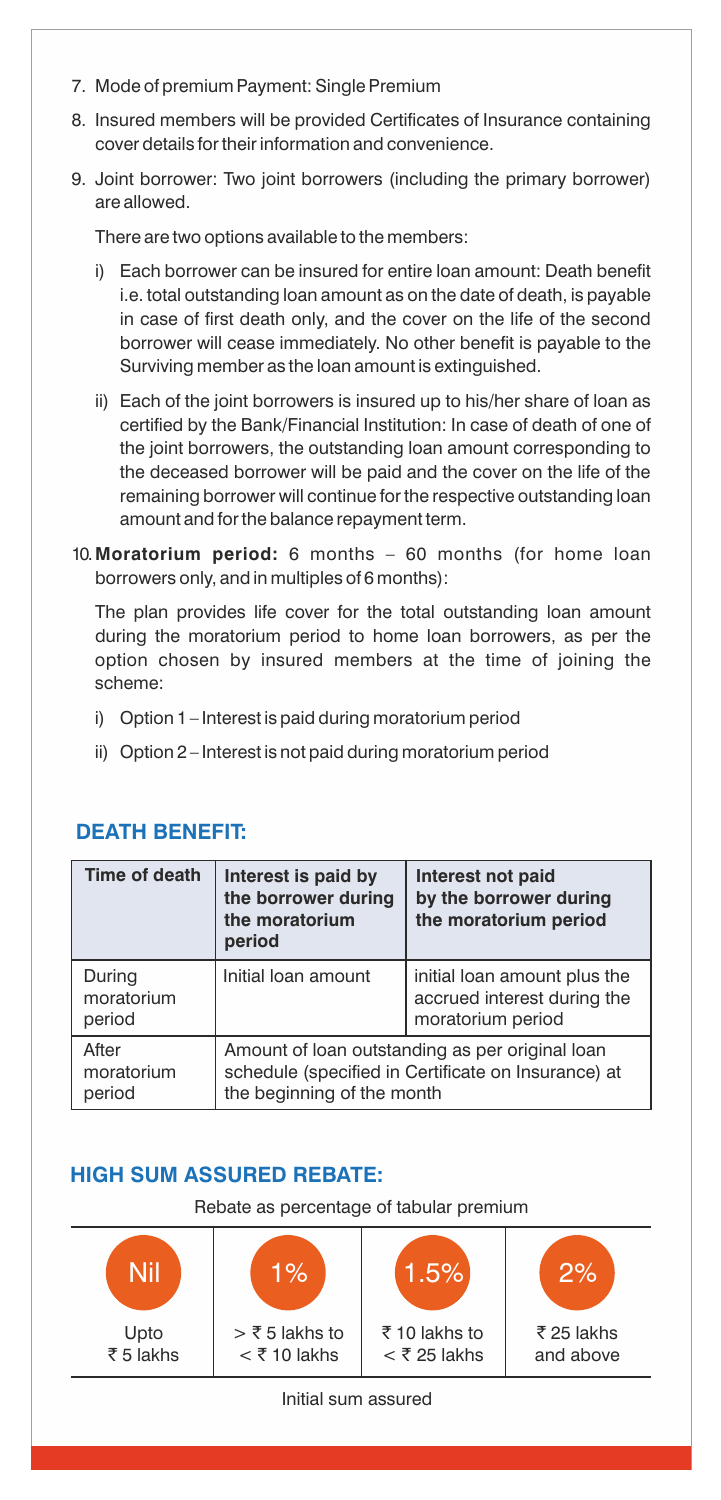#### **JOINT LIFE DISCOUNT**

In case of Joint borrowers where each borrower is covered for the entire loan amount, there is a discount of 2.50% on the tabular premium. Joint Life discount is not applicable in case each of the joint borrower is insured up to his/her share of loan

#### **POLICY BENEFITS:**

- In the event of death of the insured member, the Sum Assured as defined in the certificate of insurance i.e the outstanding loan amount as on the date of death, is payable to the nominee/ beneficiary of the insured member and can be facilitated through the Master Policyholder. The sum assured, as specified in the Certificate of Insurance, will be payable.
- There is no Maturity value under this scheme.
- Surrender value: Surrender value is available under this product at any point of time from the start of the cover and shall be settled/ paid in favour of the Insured Member. Surrender value is payable, only when a loan is fully repaid before the end of the term (or on surrender of the master policy). The Surrender Value will be the higher of Guaranteed Surrender Value or Special Surrender Value. Guaranteed Surrender Value (GSV) will be 70% of the Premium paid (excluding extra premium and taxes, if any) x (Unexpired term/ Total term) x (Sum Assured benefit at the time of surrender $^{\ast }$  / Sum Assured at inception)

# If moratorium option is chosen and the Insured Member surrenders within the Moratorium period, then the sum assured benefit at the time of surrender will be equal to the sum assured at inception in the above mentioned formula.

Special Surrender Value (SSV) will be 90% of the Insured Member's Policy Value at the time of surrender.

- The life cover for the Insured Member ceases on payment of Surrender Value.
- When the Master Policyholder surrenders the Master Policy, an option to withdraw from the policy or to continue in the policy will be given to the Insured Member. If the Insured Member opts to withdraw from the policy, the surrender value for the Insured Member will be paid and the life cover ceases immediately. If the Insured Member opts to continue in the policy, life cover for the Insured Member continues till the coverage is terminated
- Nomination is compulsory under this policy.

#### **TAX BENEFITS:**

The premiums paid towards this policy are eligible for tax benefits U/s 80 C of the Income Tax Act, 1961 and the benefits received from this policy is eligible for tax benefits U/s 10(10)D of the Income Tax Act 1963. These are as per the prevailing laws which are subject to change from time to time

#### **SUICIDE EXCLUSIONS:**

In case of a group covered on a voluntary basis, if the Insured Member commits Suicide, whether sane or insane, within one year from the Date of Commencement of the Insurance Cover for that member, the Company shall refund 80% of basic Premium paid (excluding extra premium and taxes) for that member and all insurance for that member will automatically cease.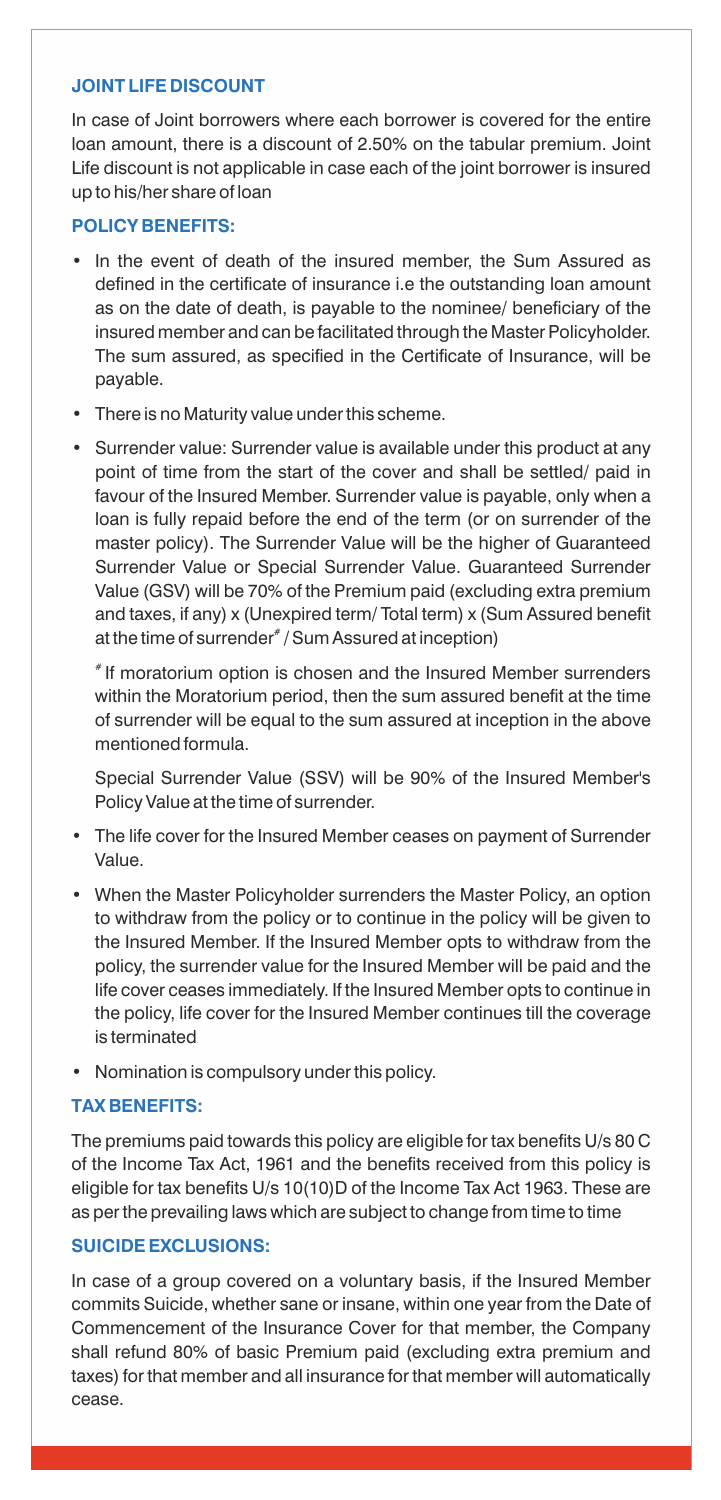Suicide exclusion is not applicable for the groups covered on compulsory basis i.e the sum assured equal to the outstanding loan amount as on the date of death will be paid on death due to suicide even within one year from the Date of Commencement of the Insurance Cover for that member.

#### **NOMINATION**

Nomination is compulsory under this plan.

#### **FREE LOOK CANCELLATION BY THE MASTER POLICYHOLDER**

In case the Master Policyholder is not satisfied with the terms and conditions of the Master policy, he may return the policy within the free look period by stating the reasons for his objections. The free look period is 15 days (as this product is not sourced through distance marketing) from the date of receipt of the policy document. Individual Insured members, in such event, will be entitled to a refund of their respective share of amount of premium received by us excluding expenses incurred by us (i.e. stamp duty, proportionate risk related charges for the period of cover and any expenses borne by us on medicals). Cheque will be issued in the name of individual members and will be forwarded to the Master Policyholder to facilitate the onward transmission to the respective members. All the rights under this Policy shall immediately stand extinguished at the cancellation of the Policy.

#### **Section 41 of the Insurance Act 1938 as amended from time to time**

- 1) No person shall allow or offer to allow, either directly or indirectly, as an inducement to any person to take out or renew or continue an insurance in respect of any kind of risk relating to lives or property in India, any rebate of the whole or part of the commission payable or any rebate of the premium shown on the policy, nor shall any person taking out or renewing or continuing a policy accept any rebate, except such rebate as may be allowed in accordance with the published prospectuses or tables of the insurer
- 2) Any person making default in complying with the provisions of this section shall be liable with a penalty which may extend to ten lakh rupees.

**Section 45 provisions relating to Fraud and Mis-representation as mentioned in the Insurance Act 1938 as amended from time to time will be applicable**

#### **GST (GOODS & SERVICES TAX):**

GST (Goods & Services Tax) and any charges levied by the government in future shall be levied as per the prevailing tax laws and/or any other laws.